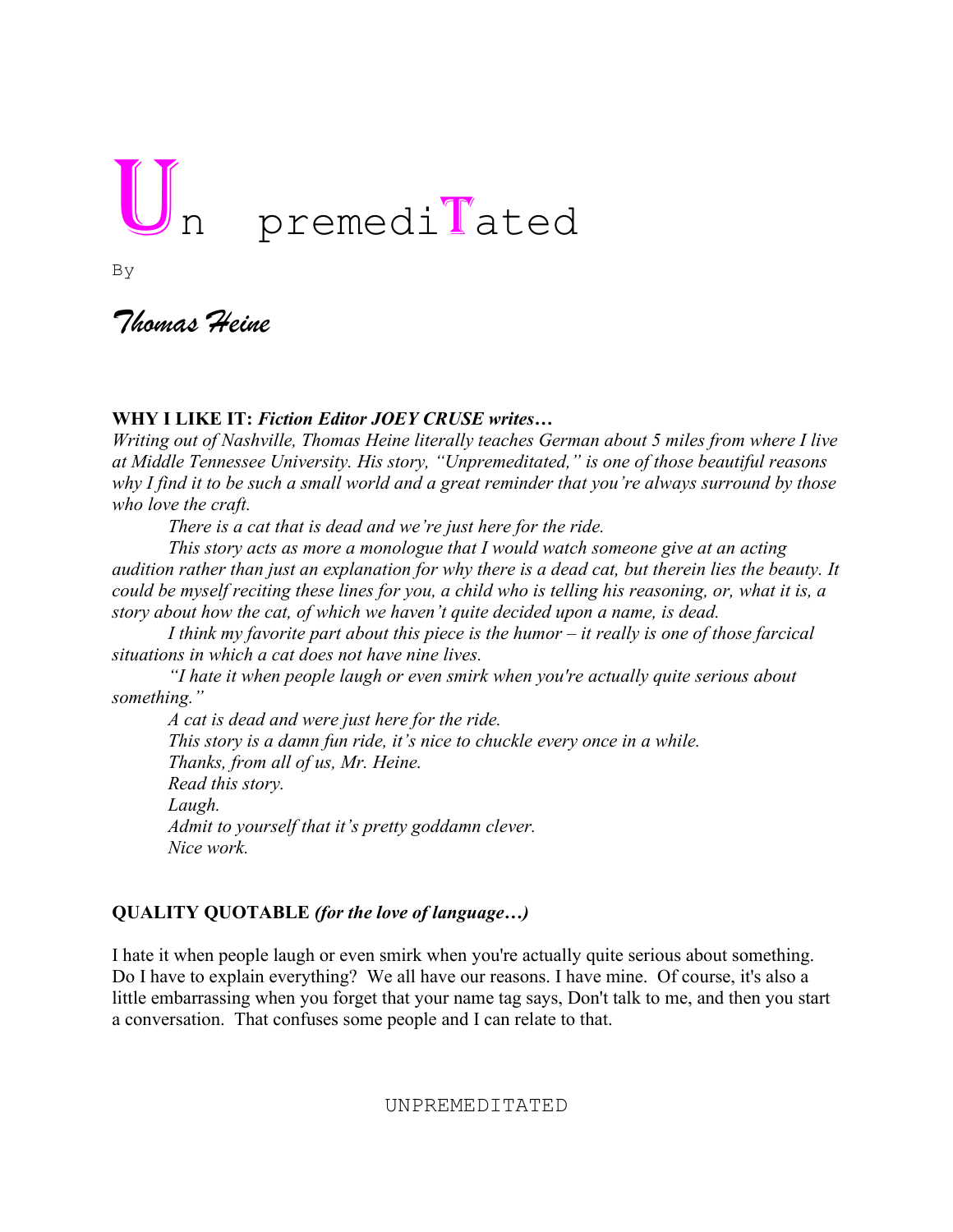First of all, let me say that I'm sorry about what happened to Linda's cat Lydia or Lydia's cat Linda. Whichever. I'm sorry that the cat was found dead on the pavement and that it caused such an uproar. Frankly, nobody's going to convince me that a cat with a name Linda or Lydia is any more significant than a nameless one and I've seen plenty of those squished in the street without a crowd around them wailing and carrying on. Cats are only slightly larger than rats and are the natural enemy to birds. All birds. I wouldn't say that to Lydia, of course, or to Linda. I can't keep names straight and that's one of the reasons I don't like having a lot of people around. In a big group I can't remember who's who and you can only ask so many times, "what's his name?" or "what's her name?" or "what's its name?" before somebody loses their patience and says, "It's David. Not Greg. David."

"Well, OK, David. I'm glad we've cleared that up but your tone of voice has pretty much put an end to our conversation." As long as people know who you mean when you say this or that then the name is just a detail, isn't it?

2

2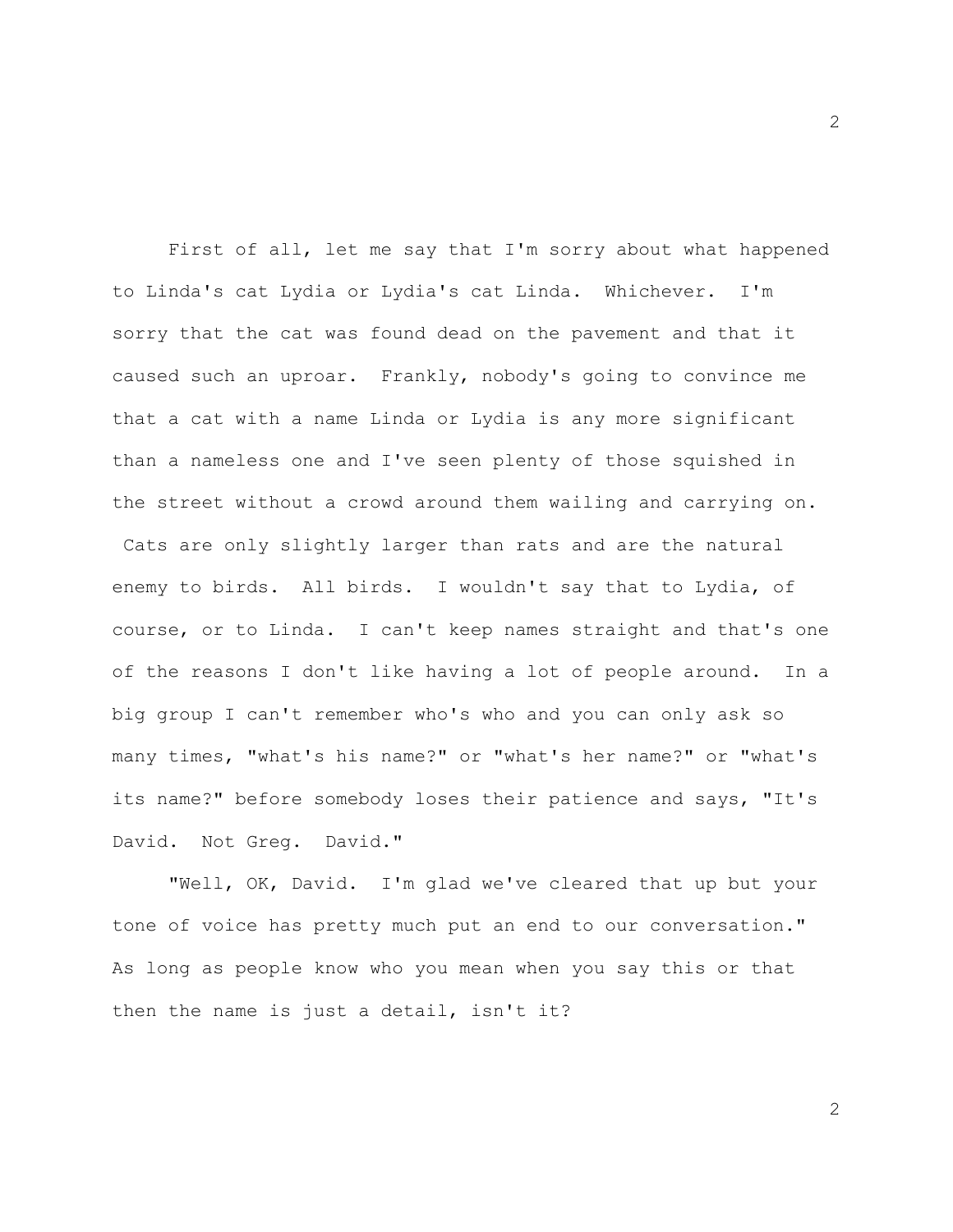So, OK. The cat's dead because, name or no name, cats can't fly.

I suppose one way of keeping things from getting out of hand is to wear name tags. On mine, I'd write, "Please do not talk to me right now. I'm thinking." which would be my way of saying, I'm trying to get the details, names, etc. straight. Of course I'd look pretty silly wearing a name tag like that if no one else was wearing one. First of all, I'd be calling attention to myself when all I was trying to do was to give myself a little space, a little breathing room. Who invited everybody over anyway? It must have been my sister. It would have been good of her to tell me in advance. And if she did but I've forgotten, then she should have reminded me.

I do know, however, and this I know from experience, that if you wear a name tag with a personal message like I described, you run the risk of people taking it as a joke. I hate it when people laugh or even smirk when you're actually quite serious about something. Do I have to explain everything? We all have our reasons. I have mine. Of course, it's also a little embarrassing when you forget that your name tag says, Don't talk to me, and then you start a conversation. That confuses some people and I can relate to that.

3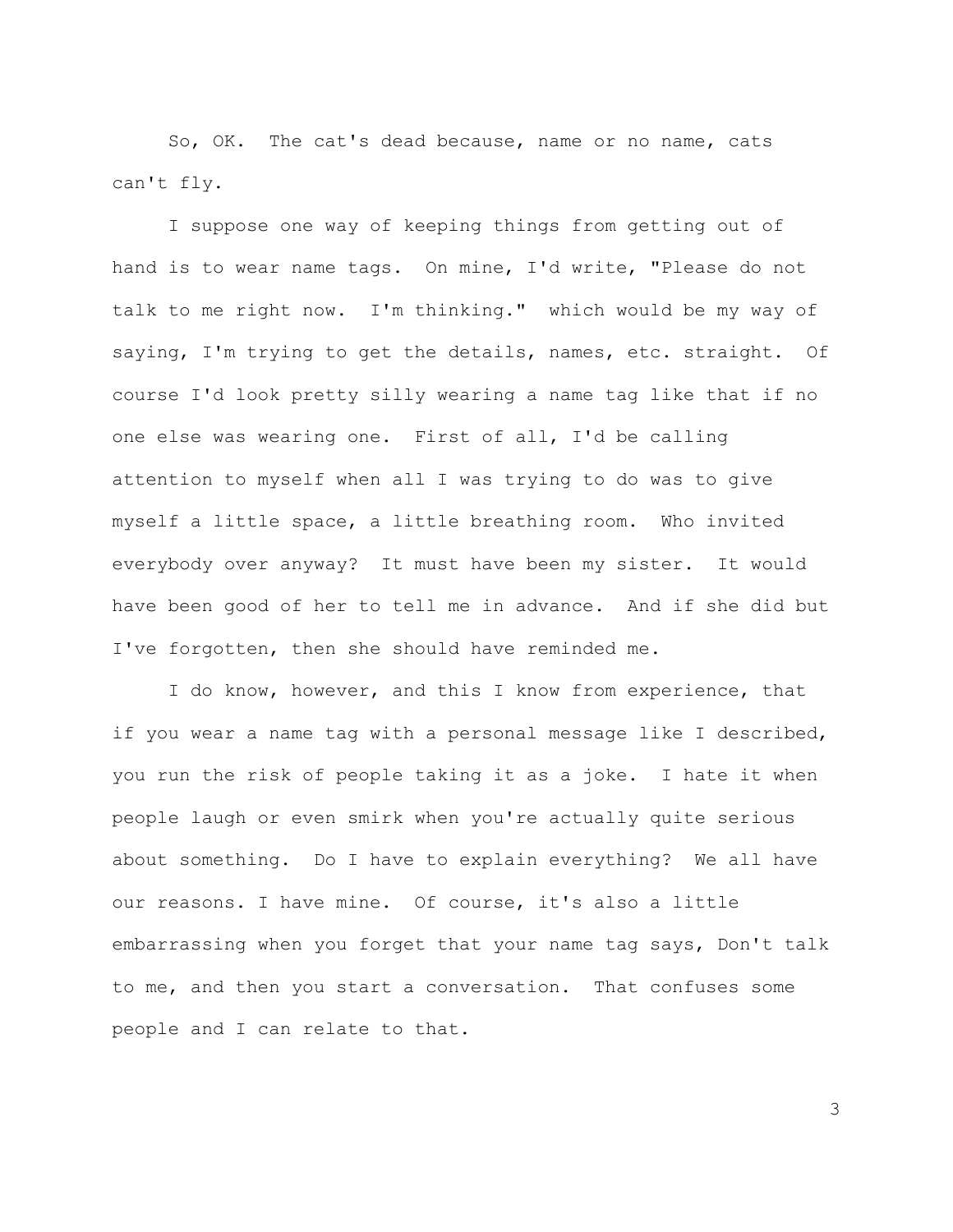I didn't have any name tags ready when all the people started arriving. What was the event anyway? Is it somebody's birthday? Are congratulations in order? Surely the gathering wasn't spontaneous. People were showing up with covered dishes. Some even brought their pets. My sister should have warned me about that.

Well, after I had been pretty much forced into conversations that turned into name calling ("Not Greg. It's David."), I went up to my room which is where I should have been the whole time except that I didn't want to appear unsociable or give our family the reputation for inviting people over and then slipping into private rooms and closing the door. Not that I personally invited anyone.

And I wasn't mad either. I just needed to collect my thoughts and make a few name tags. I thought it would help.

I didn't know that someone brought a cat. If I had known, I would have locked my bedroom door because I know that cats are drawn to birds. Any kind of birds. Even mechanical ones. And so of course, that cat with a name starting with L was in the middle of my birds Roger, Philip, Squeaky and Pip none of whom have the wherewithal to escape on their own. You have to wind them up. Linda or Lydia probably would have expected me to wind them all up but instead I just grabbed the cat and flung it out

4